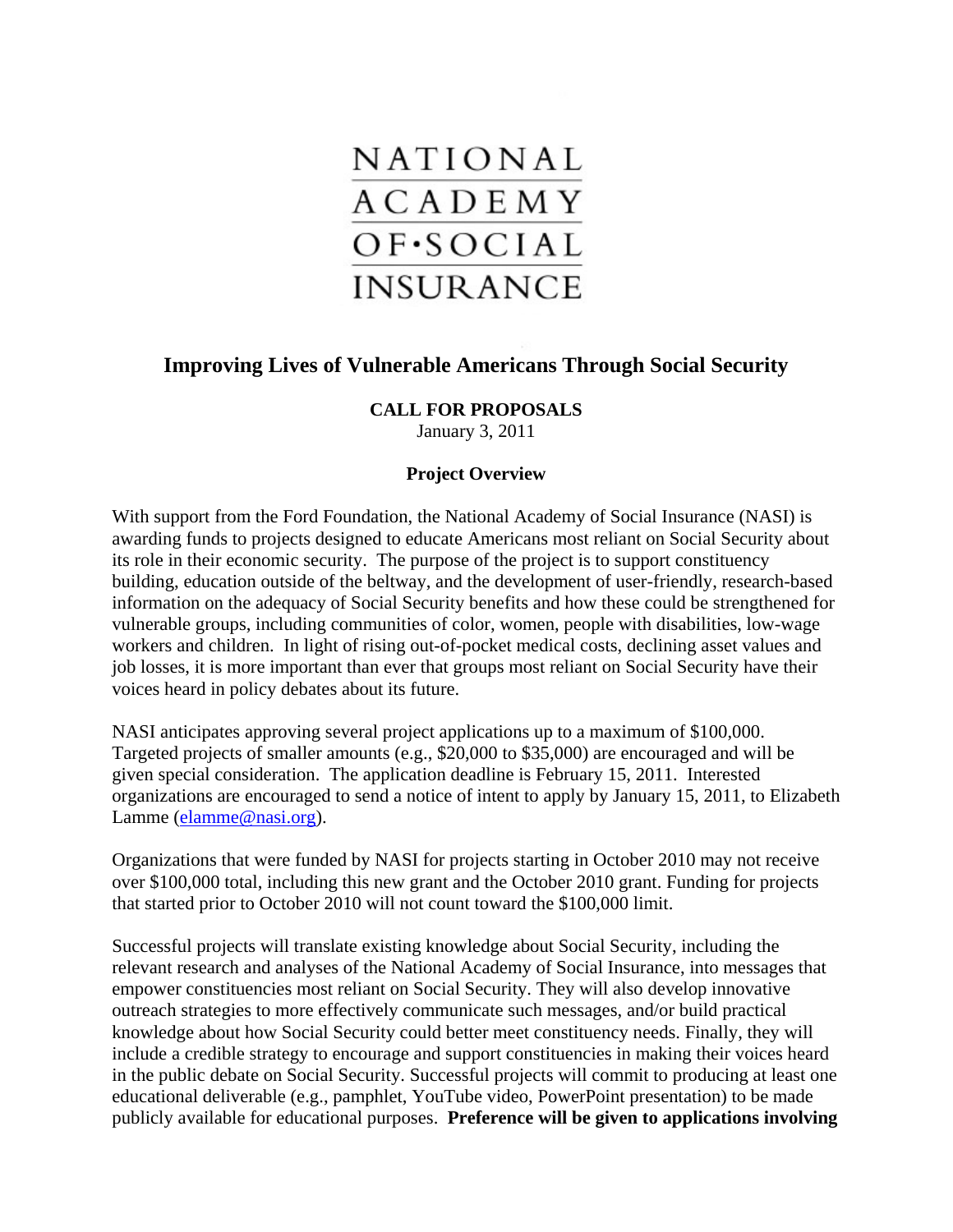**organizations with a grass-roots base in vulnerable communities.** Proposals involving collaboration among outreach and research organizations are welcome. Applications from large, well-established national organizations will be considered, although substantial cash participation by the organization will be expected. The initiative will seek to fund a balanced mix of projects, which (across all projects) focus on a range of activities, strategies and target constituencies.

Project funds may not be used in any way that violates tax exempt status under section  $501(c)3$ of the Internal Revenue Code. Moreover, funds cannot be used for political campaign activities or to lobby policymakers about specific legislation that may be or has been introduced. It is permissible to educate policymakers and the media about the need for policies to address a particular issue, such as improvements in Social Security. Organizations may conduct educational meetings, prepare and distribute educational materials, or otherwise consider public policy issues in an educational manner.

# **The Problem**

Discussion about the future of Social Security focuses primarily on program financing, sometimes framing the issue exclusively in terms of solvency. Missing from public discourse is articulation of the critical importance of exploring options to strengthen the program as a bulwark against economic insecurity for all Americans, especially low-paid workers, women, communities of color, individuals unable to work due to health conditions, widows and orphans. These vulnerable groups have much at stake in the Social Security reform debate, yet their voices are rarely heard. This project aims to enable such groups to further articulate and communicate their interest in Social Security by funding grassroots outreach and education initiatives as well as auxiliary endeavors that create and disseminate user-friendly, research-based information for use by these constituencies.

### **Social Security Project Advisory Committee**

The NASI President has named an independent committee to set criteria, review applications, select awardees, and monitor the overall project. Members of the committee are:

- *William J. Arnone (Chair)*, consultant, former partner in the human capital practice of Ernst & Young, LLP.
- *Howard Fluhr (Vice Chair),* Chairman of the Segal Company
- *Nancy Amidei, Director of the Civic Engagement Project*
- *Joni Lavery*, Research Analyst, Office of Retirement Policy of the Social Security Administration
- *Lisa Mensah*, Chair of the Board of NASI, and Executive Director of the Initiative on Financial Security of the Aspen Institute
- *Walt Swanston,* Independent Broadcast Media Professional
- *Debra Whitman, Staff Director for the Senate Special Committee on Aging*
- *Cecili Thompson Williams,* Outreach Director, Campaign for Better Care at the National Partnership for Women & Families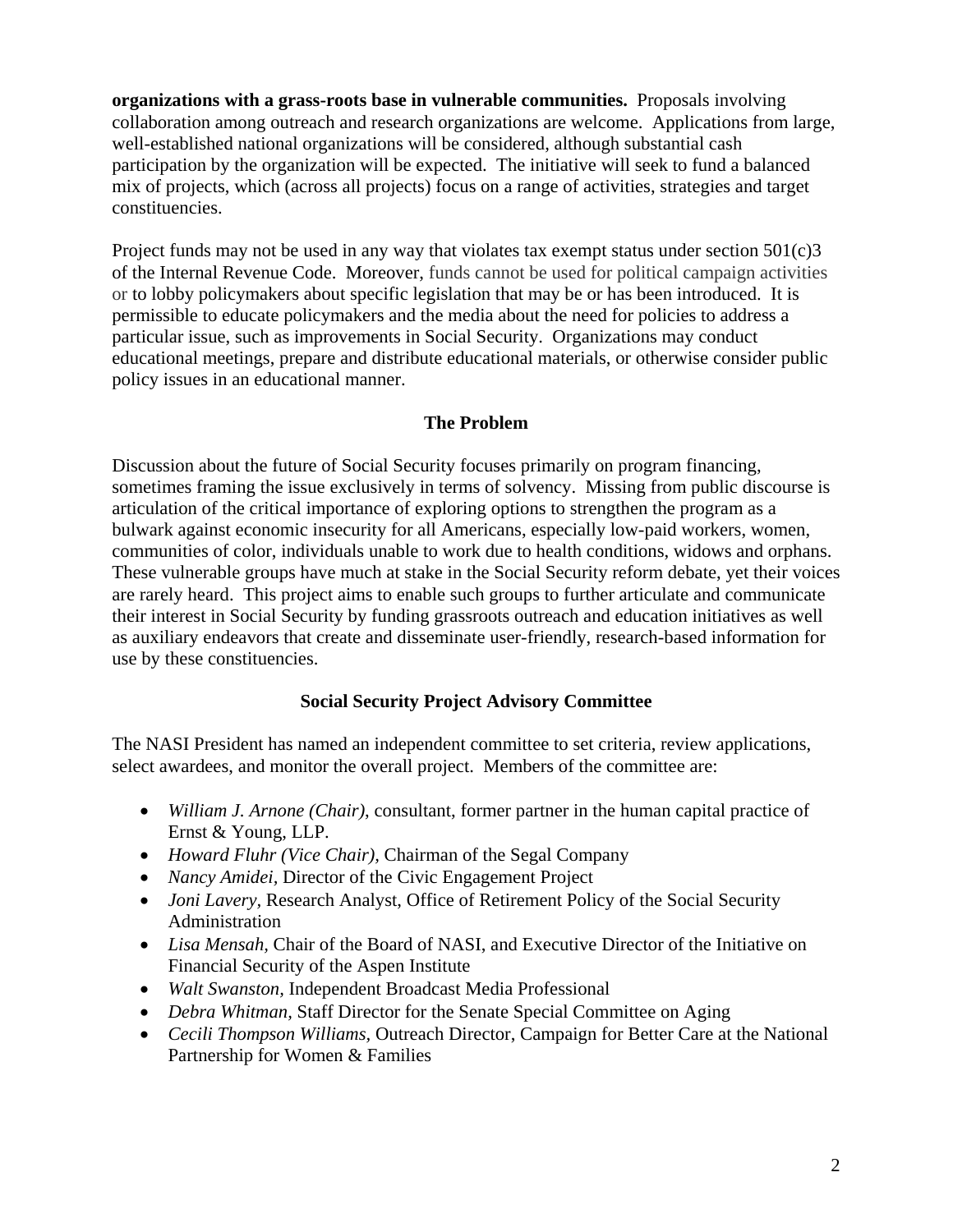#### **Review Process and Criteria**

The evaluation process will include an initial screening by NASI staff to ensure that applications are complete. Applications that do not comply with the specifications for submission will not be reviewed.

The project advisory committee will evaluate all applications based on responsiveness and completeness, including the following six criteria.

*Reach of Organization(s):* Demonstrated ability (either independently or in concert with other organizations) to engage a constituency or constituencies in the policy process, and to leverage this constituency to frame debate on public policy. Special consideration will be given to organizations that have demonstrated such results on other policy issues, but represent new voices in Social Security discussions.

*Potential to Enhance Understanding of Social Security Among Vulnerable Groups:*An action plan that outlines credible and feasible steps to enhance public understanding of social insurance, of how Social Security can benefit vulnerable groups, and of ways to improve the adequacy of Social Security for vulnerable groups as part of Congressional action to strengthen the long-range finances of the program.

*Potential to Leverage Constituents' Increased Understanding of Social Security Into Increased Engagement:* A detailed action plan that outlines credible and feasible steps to increase constituents' involvement in, and engagement with, the public debate on Social Security, in order to make their voices heard.

*Usefulness of Proposed Deliverables (such as pamphlets, YouTube, PowerPoint presentations)* for organizations seeking to educate their constituencies about ways to improve their and all Americans' long-term economic security.

*Quality of Application:* Clarity, coherence, organization and comprehensiveness of the application's project summary, project narrative (below) and budget.

*Organizational Capacity:* The recipient organization(s) should have the capacity to leverage a modest award to inform the policymaking process, as evidenced by their proven record of success in framing messages and/or educating target constituencies in ways that equip and inspire them to participate in the policy process. The application should specify a project leader who has the experience and resources to implement the project successfully in the time allotted.

*Budget:* The proposal should list the project staff, describe how project funds will be used, establish performance targets and outcome metrics, and specify how the recipient organization(s) will ensure that the project funds are appropriately spent.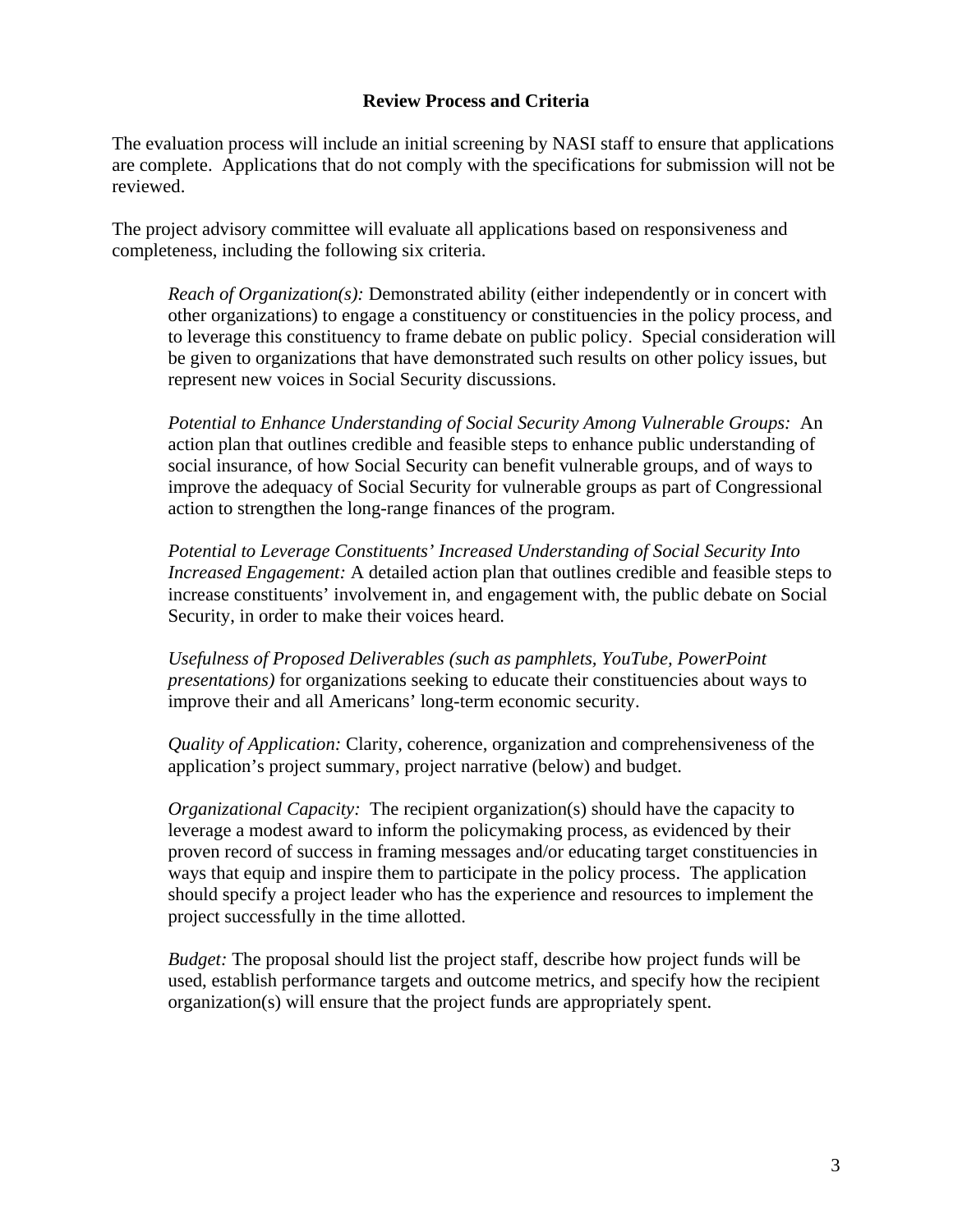# **Project Examples**

Examples of activities appropriate for funding include:

- National Social Security education projects (for example, a series of town-hall style meetings or syndicated radio programming) targeting women, communities of color, and low-wage workers by organizations that have nationwide and state-level chapters, affiliates, and/or members.
- Development of clear, non-technical information and effective messaging about Social Security catered to specific lay audiences of vulnerable groups, with dissemination plans to reach target audiences.
- Development of new communication methods to educate target audiences about Social Security and encourage their involvement in policy development (websites, blogs, Facebook, etc.).
- Efforts to build coalitions among grassroots organizations of groups most reliant on Social Security with regard to program improvements (such as a new minimum benefit), or with regard to the program as a whole.
- Efforts that encourage and support constituents from vulnerable groups to become engaged in the public debate on Social Security and to make their opinions heard (for example, by compiling testimonials from people dependent on Social Security).

### **Proposal Requirements for Funding**

**February 15, 2011 Application Deadline.** Applicants should submit their proposal by email to [ELamme@nasi.org](mailto:ELamme@nasi.org) by the close of business on February 15, 2011. To facilitate coordinated evaluation by the Advisory Committee, please submit the proposal in a single electronic file, using continuous page numbering.

**Application for Funding.** The application should include a letter of transmittal, a one-page single-spaced summary, a project narrative, budget and resumes for key staff.

The project narrative should not exceed 10 pages, using twelve-point Times New Roman font with  $1\frac{1}{2}$  line spacing and 1 inch margins. A short technical appendix, though not encouraged, is permissible. More specifically, the application should include:

- **A. Letter of Transmittal**. The letter of transmittal should identify the applicant organization.
- **B. Cover page.** Cover page with project title and applicant's name(s) and organization(s).
- **C. Project Summary.** The summary should describe the 1) problem and target population; 2) approach to promoting understanding of Social Security and engagement of the target constituency in the Social Security debate; and 3) expected outcomes. This summary should not exceed 1 page, single-spaced, 1" margins.
- **D. Project Narrative.** The narrative should not exceed 10 pages (1½ spaced). It should address questions identified in the box below.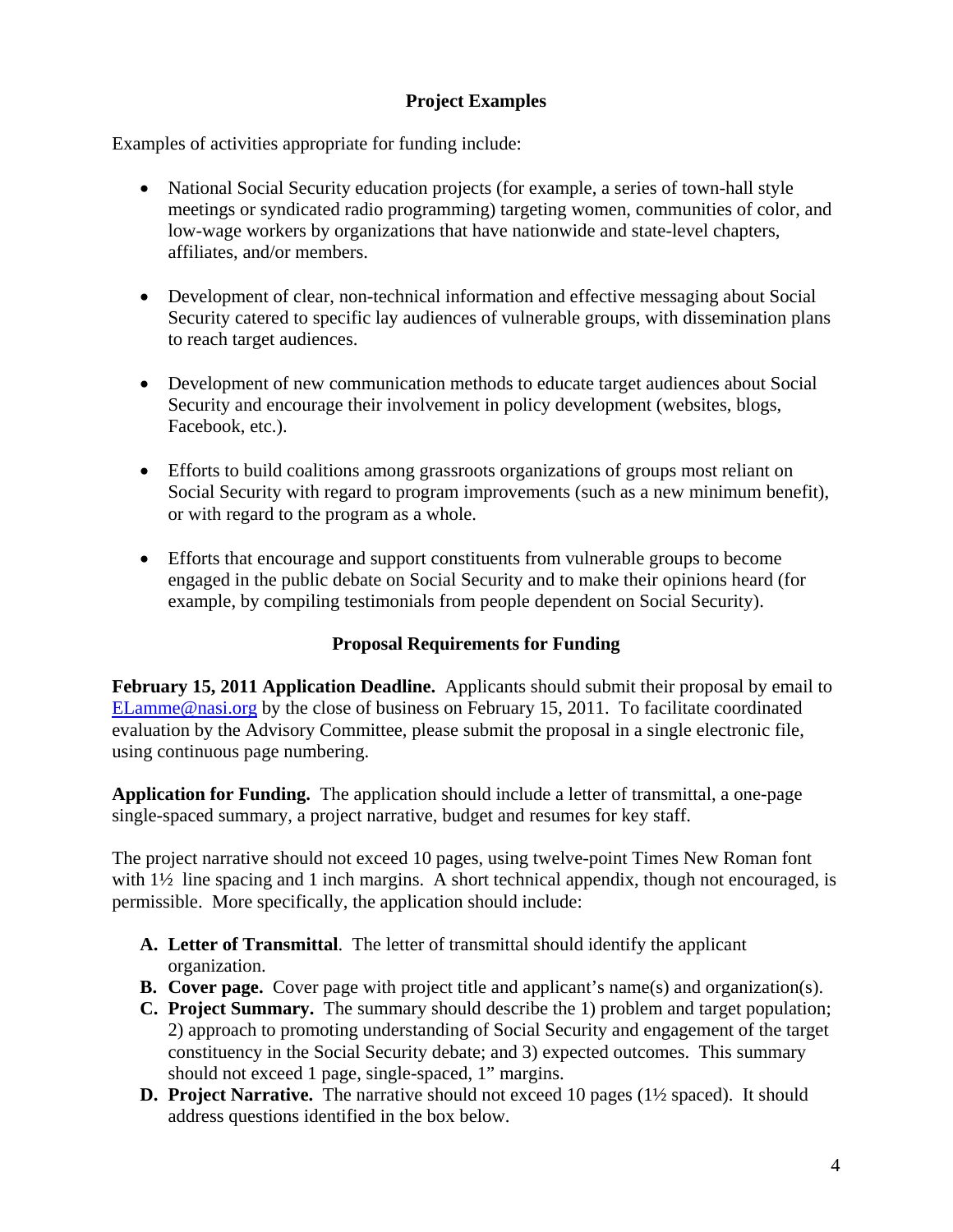- **E. Budget.** The budget and one-page justification of expenditure categories should include time commitments of key personnel and travel expenses for attending the convening of awardees at the Ford Foundation in New York.
- **F. Resumes.** Resumes of key staff. Individual resumes should not exceed four (4) pages.

Applicants will be notified by March 1, 2011, of the outcomes.

#### **Project Narrative**

- 1. **Problem and target population.** What is the problem and target population? Why is this an important problem?
- 2. **Approach.** What constituency building, educational and/or knowledge building approaches do you plan to employ?
- 3. **Precedents.** Has this approach been tried before by your organization or others? What was the experience? What evidence suggests the likelihood of success?
- 4. **Outcomes.** What is your strategy for informing the policymaking process, whether directly or indirectly? What outcomes (e.g., constituent involvement, written products) do you anticipate achieving through this project? Include performance metrics such as press coverage, letters written, people reached, Op-Eds, town hall meetings or house parties held, observed changes in media coverage, evidence of constituent engagement, broadened understanding, etc.
- 5. **Deliverable(s).** What deliverable(s) (pamphlets, YouTube videos, model letters to the editor, public service announcements, PowerPoint presentations, fact sheets) will your project provide as part of its final report? What do you hope to accomplish through this deliverable? How might this dissemination tool be used by other groups?
- 6. **Evaluation.** How will you measure success? What is your evaluation plan?
- 7. **Organizational capacity.** Do you have the organizational capacity to achieve the project objectives? Does the project leader have the experience and resources to implement the project successfully in the time allotted?
- 8. **Workplan and timeline.** Provide a detailed plan for progress toward your project outcomes.

#### **Reports**

Two reports are to be submitted over the course of the project. The Interim Report (no more than 5 pages, 1½ spaced) should document progress toward achieving the specified project outcomes and discuss any necessary adjustments to the workplan and timeline, both retrospectively and looking forward. The final report (no more than 8 pages, 1½ spaced, plus appendices), on Project Achievements and Lessons Learned, should document the ways in which the project informs the policymaking process, discuss challenges encountered, provide at least one deliverable with explanation of how this product may be used by other organizations, and articulate lessons learned – both for one's own organization and for others pursuing similar efforts in the future.